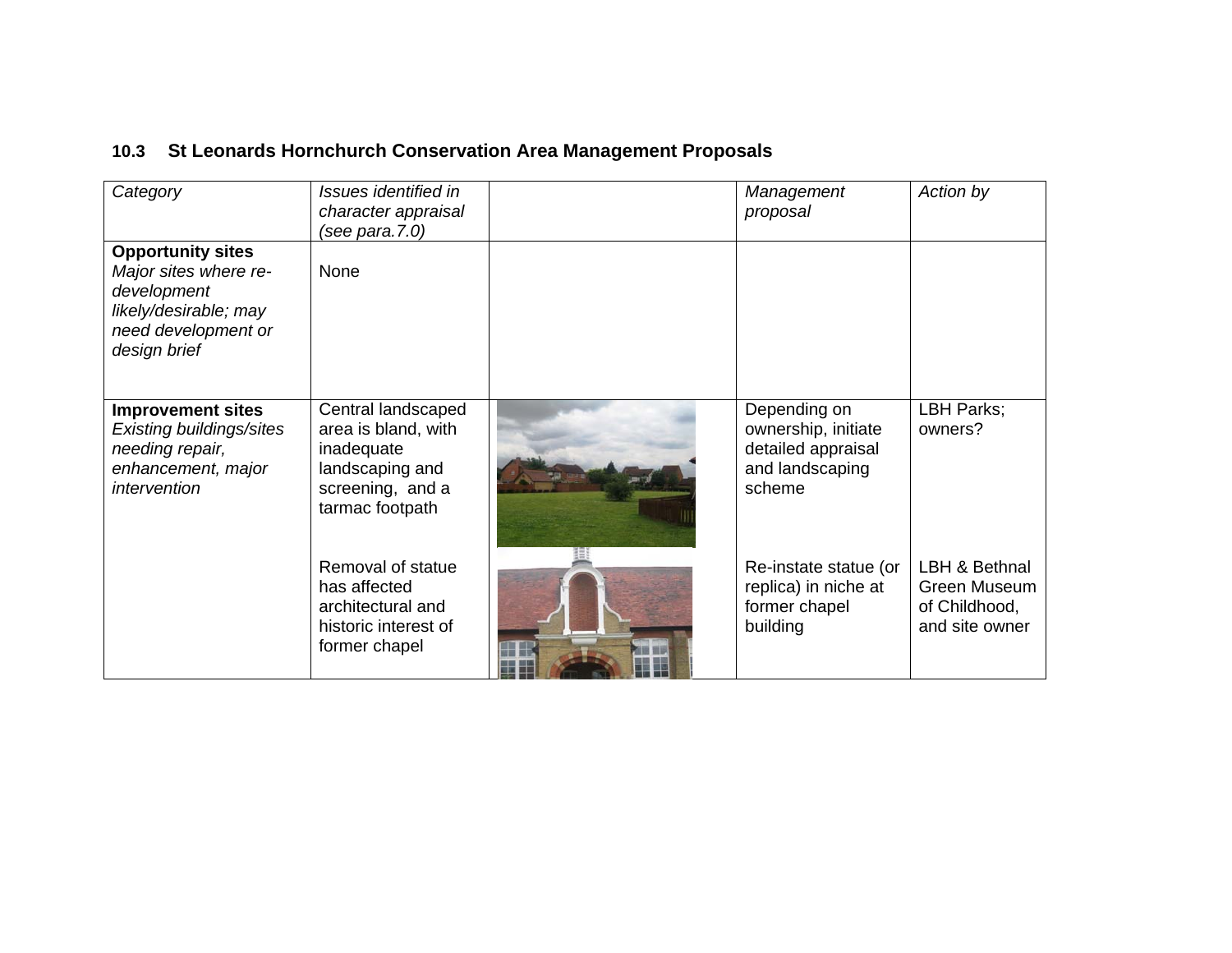| Development control &<br>enforcement<br>Need for changed<br>procedures                                                             | Consistency of<br>design is important<br>to character of CA;<br>could be threatened<br>by<br>window/door/material<br>changes and work to<br>front gardens                                                  | Investigate<br>Article4(2) direction<br>to control<br>appearance of<br>houses and their<br>front gardens | LBH (ES)   |
|------------------------------------------------------------------------------------------------------------------------------------|------------------------------------------------------------------------------------------------------------------------------------------------------------------------------------------------------------|----------------------------------------------------------------------------------------------------------|------------|
| <b>Public realm</b><br><b>Highways and traffic</b><br>management<br>Roads/footways<br>surfacing signage<br><b>Street furniture</b> | Lighting columns<br>unnecessarily high<br>and intrusive                                                                                                                                                    | Consider scheme<br>with low level<br>lighting to limit<br>intrusion                                      | LBH/owners |
| <b>Planning</b><br>control/regulation<br>CA boundary extension,<br>Article 4(2) direction,<br>listing additions/review             | Conservatories are<br>beginning to intrude<br>on the character of<br>the CA and front<br>gardens are often<br>incongruous.<br>Windows may need<br>control at some point<br>as they come up for<br>renewal. | Consider Article 4(2)<br>and design<br>guidance                                                          | LBH (ES)   |